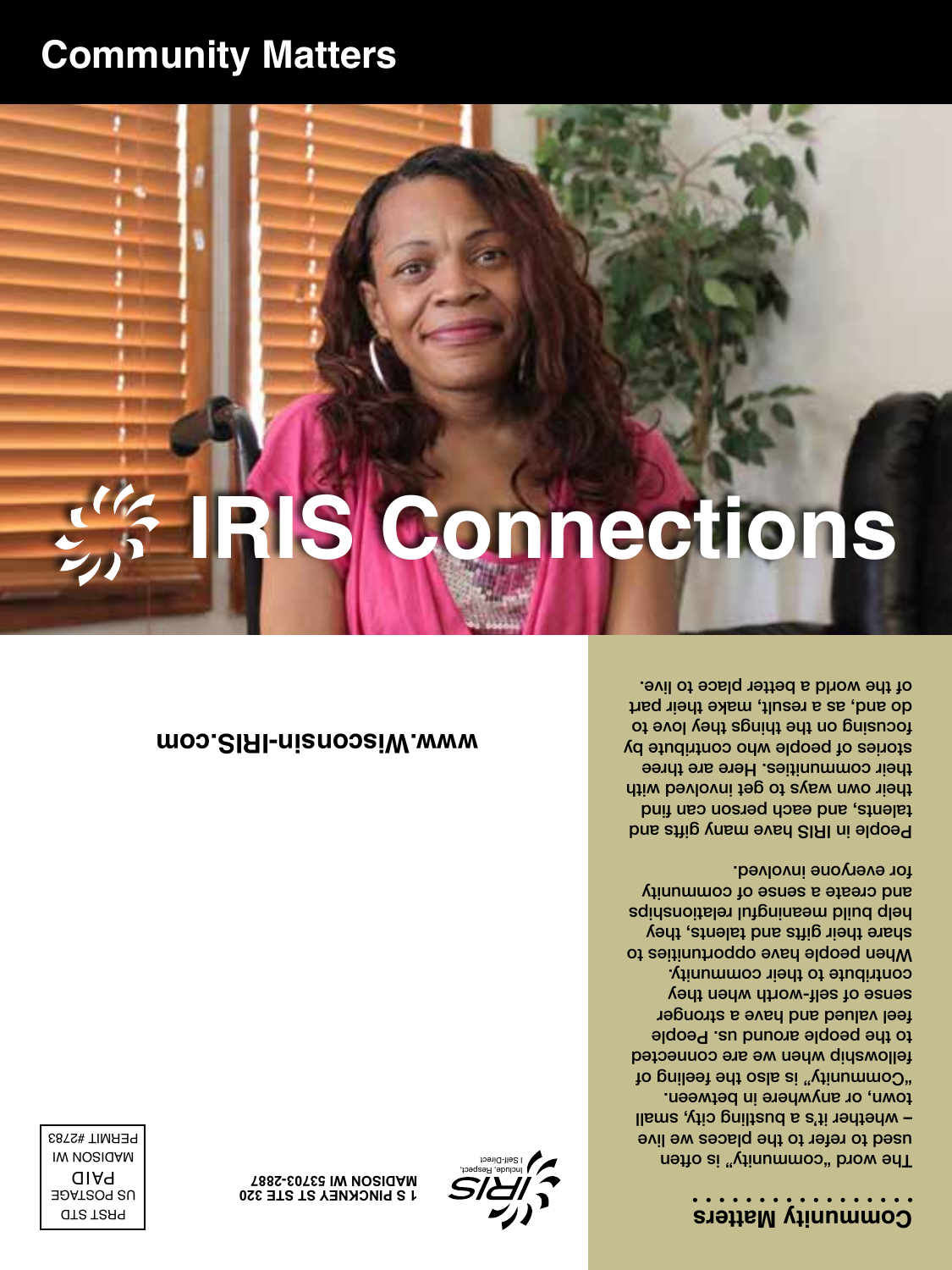# **Getting Beyond Interested: Stories of Meaningful Conr**



### **Carla Peterson**

If you're visiting the town of Cable in northern Wisconsin, the odds are that you'll meet Carla Peterson. Carla is a well-known "local" due to the wide variety of ways she connects with people and contributes to the well-being of her community, which includes her skills as a farmer, artist, clown and reading enthusiast.

A tour of the town with Carla starts with the Cable Community Farm (cablecommunityfarm.org). Located only a mile from town, the farm sits on 35 acres of woods and pasture. Its mission is simple - to grow food and build community. The farm offers garden plots to local families, workshops for community members, a flower garden to support fundraising for a local children's theater, and free food for the food pantry in town. Carla has worked with many other Cable residents on the farm since it began – lending her muscles to tend the grounds or to clear snow, helping establish beehives, participating in the Harvest dinners and much more. She's



# **Jacob "Jake" Schindler**

very excited about the new chicken coop that is planned for this summer.

In the fall of 2013, Carla worked with community members to set up a Little Free Library at the farm. The Cable Community Farm Little Free Library is a beautiful little box where people can leave a book to share with others or take a book for themselves. As the Steward (an elected representative) for the library, Carla is committed to the power of reading. On the Little Free Library's Facebook page, Carla says, "The best thing about the Cable Community Farm Little Free Library is that the love of reading will spread throughout our community! My Little Free Library, I hope, will be GREAT reading for young kids and adults, to help everybody read more freely without book fines!" This summer, Carla plans to plant flowers around the library and to keep it well stocked, especially with books for children who are at the farm with their families.

Working with the community farm and library would be enough to keep most people busy, but not Carla. Carla is also active as a clown, complete with a colorful costume. Her joyous presence is part of almost every parade in Cable, as well as other local events, entertaining both children and adults with her antics. She likes nothing better than to bring smiles to everyone around her.

Any tour of Cable with Carla is best ended with a visit to one of the local restaurants. You must visit the Rivers Eatery, owned by her friends Mick, Beth, Carley and Libbey, where Carla's artwork beautifies the walls. The Dinky Diner is also a great spot, where everyone knows Carla's name. It's clear that she is a "regular" and a friendly face that everyone is excited to see.

Downtown Menomonie recently received a creative makeover; local artists decorated the dull-looking traffic signal boxes around town. Jacob (Jake) Schindler is one of these artists. Coining his style, "Bare Hands Abstract Art," he uses his hands and a palette of many colors to bring his ideas to life on canvas and other surfaces. Jake's IRIS consultant saw the opportunity to participate in the Menomonie Art Project and helped him submit his proposal to paint some of the traffic boxes in town. Though there was stiff competition, Jake was one of the local artists selected and began painting and making friends with other artists soon after. Another friend Jake has made through this art project is Joanie Dulin, the Executive Director of Main Street Menomonie, Inc., who admires his paintings and publicly recognizes his value as a citizen of the Menomonie area. The utility boxes also caught the attention of the local library, which asked him to paint a handful of the Little Free Libraries around town.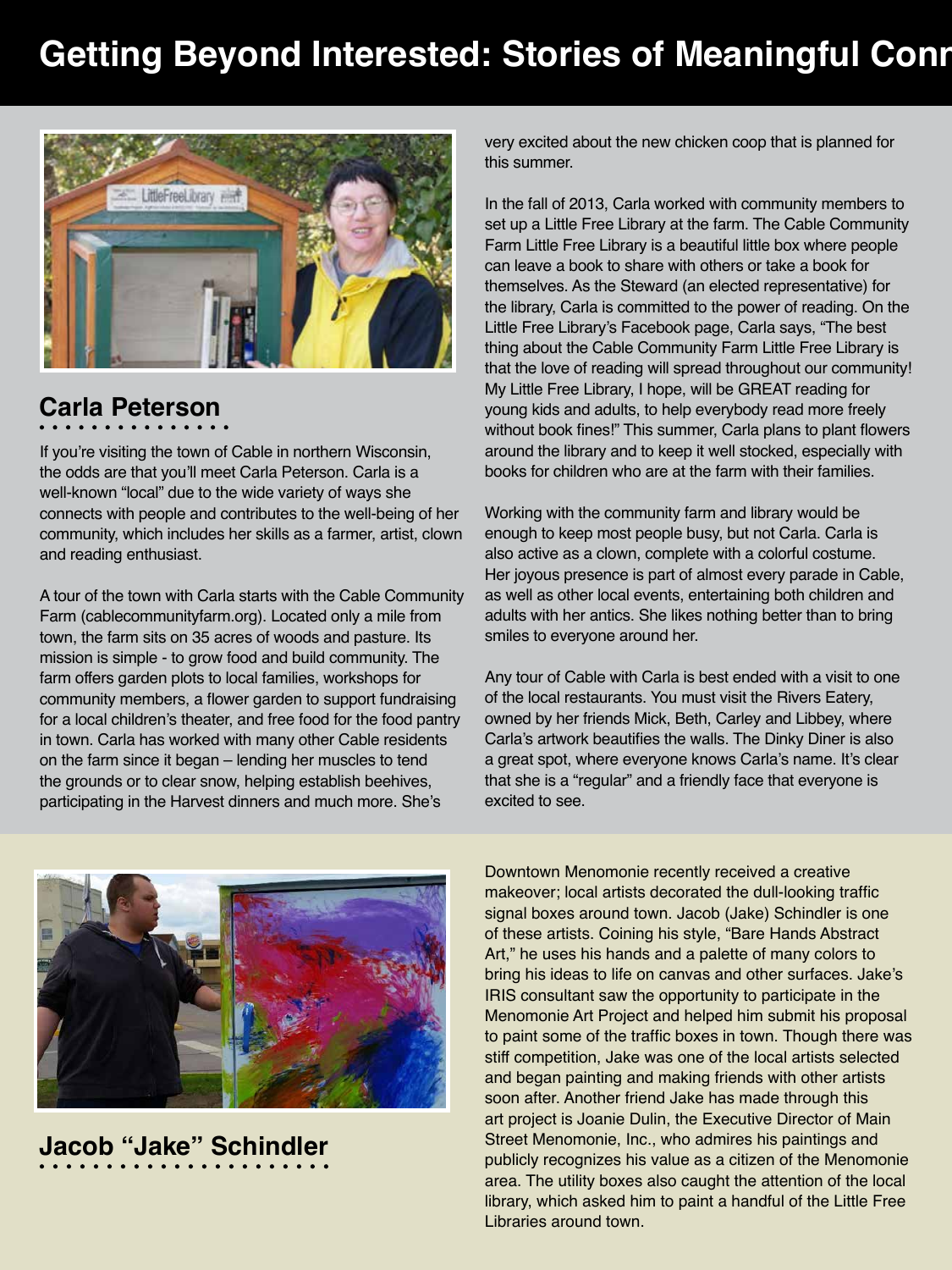# **Nections in Communities**



## **Davonna Wilson**

When you meet Davonna Wilson, you immediately sense her warm and welcoming energy. She is very excited to talk about how far she has come, despite many years of chronic pain and health obstacles. "I went back to college, a few years ago, and that would not have been in my plans," she explains. Davonna is kind and patient, but firm and commanding when she speaks. These qualities are a stable platform for beginning to fulfill her dreams of bringing change and education to her community in Milwaukee.

Like any college student, Davonna is meeting a lot of new people and finding opportunities to get involved on the Milwaukee Area Technical College (MATC) campus. She takes the responsibility of rounding up people on campus to participate in marches and other political events. Recently, a group of students and professors gathered downtown to advocate for living wages for those who work in the food industry. She is grateful for her relationships with her

professors and the chance to meet people who share her interests. Davonna states, "They have friends, connections, and networks that lead to my field. They're showing me how to be a part of my community and how to access information." She is very passionate about playing an active role in her community, explaining how, "It's really fulfilling to be able to contribute when at one time, you couldn't."

"The talent I share is motivating people around me to think outside the box," Davonna proudly states, as she tells a story about how she motivated a girl in her class to read and prepare for an upcoming test. "I sat down with her and told her, you need to read these chapters, and you've got seven days… she called me at midnight and said, 'Guess what I'm doing? I'm on Chapter 13!' We had eleven chapters to read, and she had four chapters to go." Davonna admits, "She got a higher score than I did, and I said, 'I told you [that] you could do it!'"

 Though it has already been a long road for Davonna, this is just one mile marker on her way to changing her community for the better. Thinking about the future, Davonna hopes to "look outside of the box, have a broader view of where I can contribute, have reasonable income for my family and actually be involved in change." She is setting her sights on building a more concentrated youth program that helps teach youngsters valuable skills so they are equipped for the real world. She also wants to start a respite facility for older adults. Davonna shares this inspirational message: "If you've ever dreamed about anything—just one baby step at a time—you can do it. I am a living, breathing example."

This isn't the first time this Colfax resident shared his art in his community. The Mayo Clinics in Menomonie, as well as a couple of other locations in town, proudly display his work on their walls. Jake's art has even landed on a line of women's handbags which are sold at two stores in Colfax. Jake also reaches beyond his local community, presenting his art and building relationships with other vendors at events such as the Self-Determination Conference hosted in Wisconsin Dells every year. He has gained nationwide attention on news stations in Wisconsin, Texas, New Mexico, New York and many others. Though Jake speaks few words, his art communicates the importance of sharing our gifts with others.

As if his community and nationwide recognition wasn't enough to get his whole family excited, President Barack Obama has also sent Jake a letter of appreciation. The president writes, "I am continually inspired by young people like you who rise above challenges to give back and make a difference, and your example reflects the very best of the country." His mother Tina couldn't be more proud of his accomplishments either, and continues to support his artistry through maintaining his website, www.jakesprints.webs.com, and coming up with new ways to share his art. The website now has an online store where prints and handbags are available for purchase 24 hours a day.

From an artist to a local business man, Jake is well on his way to making his mark in his hometown and beyond. Jake has successfully made his hobby into a way to communicate and participate in his community. His story shows that everyone can find something they're passionate about and share it with others to create strong community connections.